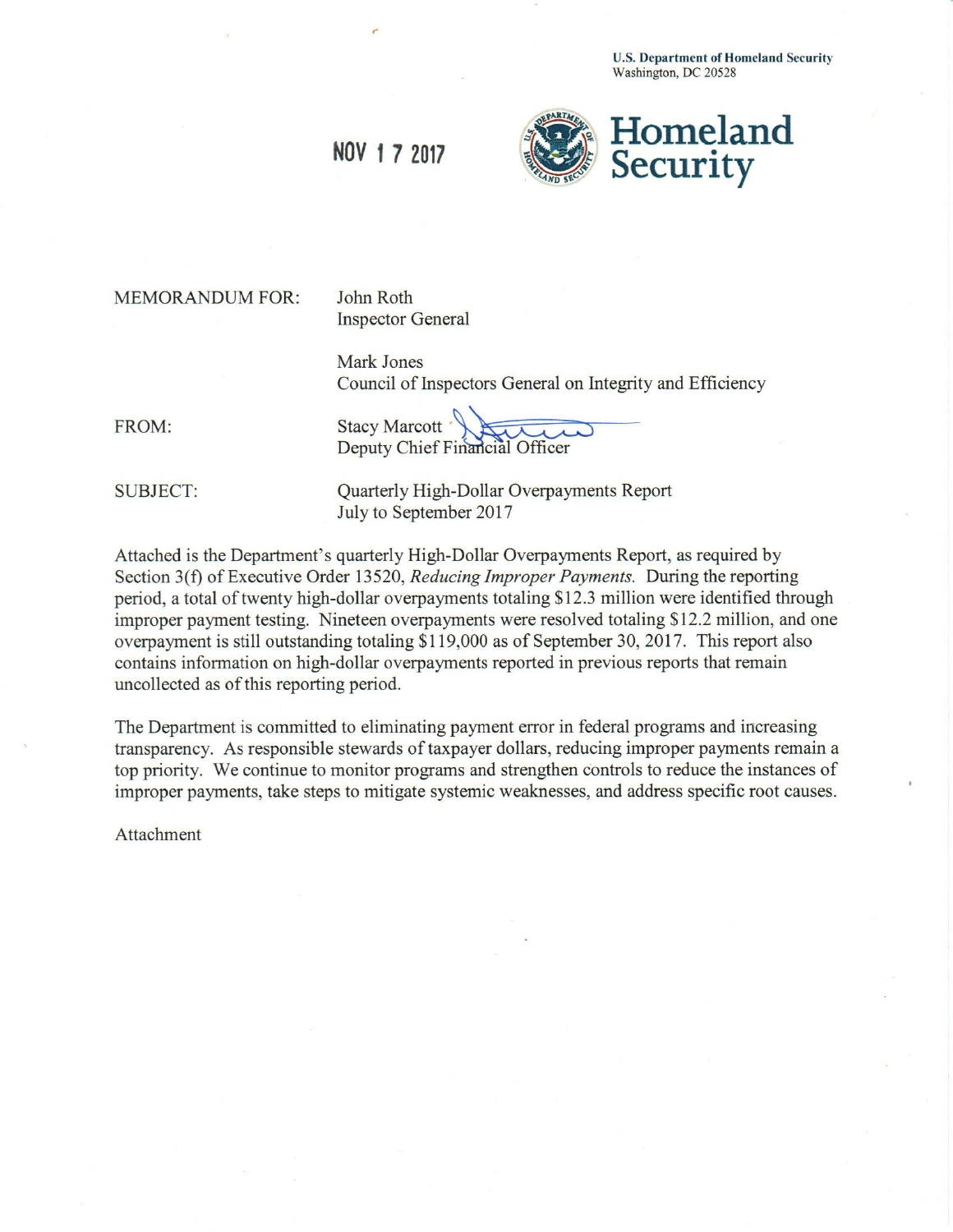| <b>Current Quarter Activity</b> |                                               |              |              |                                                            |                                                                                                                                                                                                                                                                                                                                                                                                                                                             |                               |                                            | Department of Homeland Security<br>High-Dollar Overpayments Report<br>for the Current Quarter Ending September 30, 2017                                                                                                                                                            |                     |                                           |                                |                    |                       |                           |                     |                        |                               |
|---------------------------------|-----------------------------------------------|--------------|--------------|------------------------------------------------------------|-------------------------------------------------------------------------------------------------------------------------------------------------------------------------------------------------------------------------------------------------------------------------------------------------------------------------------------------------------------------------------------------------------------------------------------------------------------|-------------------------------|--------------------------------------------|------------------------------------------------------------------------------------------------------------------------------------------------------------------------------------------------------------------------------------------------------------------------------------|---------------------|-------------------------------------------|--------------------------------|--------------------|-----------------------|---------------------------|---------------------|------------------------|-------------------------------|
| Componer                        | Recipient<br>Type<br>(Entity or<br>Individual | City         | <b>State</b> | Program(s)<br>Responsible                                  | <b>Recovery Actions</b><br><b>Taken or Planned</b>                                                                                                                                                                                                                                                                                                                                                                                                          | <b>Category (Bill)</b>        | <b>Cause of</b><br>Overpayment<br>Category | Why the Overpayment Occurred And Actions to Prevent<br>Reoccurrence                                                                                                                                                                                                                | <b>Payment Date</b> | High \$<br>Overpayment<br>Date Identified | Date<br>Overpaymen<br>Recouped | <b>Amount Paid</b> | <b>Correct Amount</b> | <b>Overpayment Amount</b> | Recovered<br>Amount | <b>Amount Resolved</b> | Outstanding<br><b>Balance</b> |
| FEMA                            | Entity                                        | Indianapolis | IN           | Homeland<br><b>Security Grant</b><br>Program               | FEMA has contacted Grantee to provide documentation within 60<br>days or a Notice for Bill collection will be submitted.                                                                                                                                                                                                                                                                                                                                    | Insufficient<br>Documentation | Documentation<br>Submission<br>Problem     | Grantee failed to submit required documentation for IPERA testing<br>within the appropriate timeframe. The FEMA program office will<br>reach out to the grantee and emphasize the documentation<br>retention requirement as noted in 44CFR and the audit requests<br>requirements. | 4/27/2016           | 9/30/2017                                 |                                | \$182,375.63       | \$63,245.90           | \$119,129.73              | \$0.00              | \$0.00                 | \$119,129.73                  |
| FEMA                            | Entity                                        | Alexandria   | VA           | Financial<br>Management<br>Division-<br>Vendor<br>Payments | Coordinate with Procurement office for updated guidance and<br>training to be issued to Contract Officers (COs) on contract billing<br>requirements. Debt is not recoverable as Vendor performed<br>requested services, during the approved period of performance and<br>within the total price of the contract. However, the tester is unable to<br>validate the unit prices/hours charged on the invoice with the<br>contract prices listed.              | Insufficient<br>Documentation | Lack of Program<br>Office Oversight        | During yearly IPERA testing, the test staff was unable to validate<br>unit cost billed with the contract. FEMA RMC will coordinate with<br>Procurement office for updated training on contract billing<br>requirements.                                                            | 12/30/2015          | 9/30/2017                                 |                                | \$216,615.37       | \$0.00                | \$216,615.37              | \$0.00              | \$216,615.37           | \$0.00                        |
| <b>FEMA</b>                     | Entity                                        | Alexandria   | VA           | Financial<br>Division-<br>Vendor<br>Payments               | Coordinate with Procurement office for updated guidance and<br>training to be issued to Contract Officers (COs) on contract billing<br>Management requirements. Debt is not recoverable as Vendor performed<br>requested services, during the approved period of performance and<br>within the total price of the contract. However, the tester is unable to<br>validate the unit prices/hours charged on the invoice with the<br>contract prices listed.   | Insufficient<br>Documentation | Lack of Program<br>Office Oversight        | During yearly IPERA testing, the test staff was unable to validate<br>unit cost billed with the contract. FEMA RMC will coordinate with<br>Procurement office for updated training on contract billing<br>requirements.                                                            | 7/1/2016            | 9/30/2017                                 |                                | \$223,540.40       | \$0.00                | \$223,540.40              | \$0.00              | \$223,540.40           | \$0.00                        |
| FEMA                            | Entity                                        | Alexandria   | VA           | Financial<br>Management<br>Division-<br>Vendor<br>Payments | Coordinate with Procurement office for updated guidance and<br>training to be issued to Contract Officers (COs) on contract billing<br>requirements. Debt is not recoverable as Vendor performed<br>requested services, during the approved period of performance and<br>within the total price of the contract. However, the tester is unable to<br>validate the unit prices/hours charged on the invoice with the<br>contract prices listed.              | Insufficient<br>Documentation | Lack of Program<br>Office Oversight        | During yearly IPERA testing, the test staff was unable to validate<br>unit cost billed with the contract. FEMA RMC will coordinate with<br>Procurement office for updated training on contract billing<br>requirements.                                                            | 9/27/2016           | 9/30/2017                                 |                                | \$181,562.28       | \$0.00                | \$181,562.28              | \$0.00              | \$181,562.28           | \$0.00                        |
| <b>FEMA</b>                     | Entity                                        | Alexandria   | VA           | Financial<br>Management<br>Division-<br>Vendor<br>Payments | Coordinate with Procurement office for updated guidance and<br>training to be issued to Contract Officers (COs) on contract billing<br>requirements. Debt is not recoverable as Vendor performed<br>requested services, during the approved period of performance and<br>within the total price of the contract. However, the tester is unable to<br>validate the unit prices/hours charged on the invoice with the<br>contract prices listed.              | Insufficient<br>Documentation | Lack of Program<br>Office Oversight        | During yearly IPERA testing, the test staff was unable to validate<br>unit cost billed with the contract. FEMA RMC will coordinate with<br>Procurement office for updated training on contract billing<br>requirements.                                                            | 4/29/2016           | 9/30/2017                                 |                                | \$427,994.04       | \$0.00                | \$427,994.04              | \$0.00              | \$427,994.04           | \$0.00                        |
| FEMA                            | Entity                                        | Baltimore    | MD           | Financial<br>Division-<br>Vendor<br>Payments               | Coordinate with Procurement office for updated guidance and<br>training to be issued to Contract Officers (COs) on contract billing<br>Management requirements. Debt is not recoverable as Vendor performed<br>requested services, during the approved period of performance and<br>within the total price of the contract. However, the tester is unable to<br>validate the unit prices/hours charged on the invoice with the<br>contract prices listed.   | Insufficient<br>Documentation | Lack of Program<br>Office Oversight        | During yearly IPERA testing, the test staff was unable to validate<br>unit cost billed with the contract. FEMA RMC will coordinate with<br>Procurement office for updated training on contract billing<br>requirements.                                                            | 5/16/2016           | 9/30/2017                                 |                                | \$375,696.69       | \$0.00                | \$375,696.69              | \$0.00              | \$375,696,69           | \$0.00                        |
| <b>FEMA</b>                     | Entity                                        | Vienna       | VA           | Financial<br>Division-<br>Vendor<br>Payments               | Coordinate with Procurement office for updated guidance and<br>training to be issued to Contract Officers (COs) on contract billing<br>Management   requirements. Debt is not recoverable as Vendor performed<br>requested services, during the approved period of performance and<br>within the total price of the contract. However, the tester is unable to<br>validate the unit prices/hours charged on the invoice with the<br>contract prices listed. | Vendor Billing<br>Error       | Lack of Program<br>Office Oversight        | During yearly IPERA testing, the test staff was unable to validate<br>unit cost billed with the contract. FEMA RMC will coordinate with<br>Procurement office for updated training on contract billing<br>requirements.                                                            | 7/26/2016           | 9/30/2017                                 |                                | \$257,463.19       | \$0.00                | \$257,463.19              | \$0.00              | \$257,463.19           | \$0.00                        |
| FEMA                            | Entity                                        | Baltimore    | <b>MD</b>    | Financial<br>Management<br>Division-<br>Vendor<br>Payments | Coordinate with Procurement office for updated guidance and<br>training to be issued to Contract Officers (COs) on contract billing<br>requirements. Debt is not recoverable as Vendor performed<br>requested services, during the approved period of performance and<br>within the total price of the contract. However, the tester is unable to<br>validate the unit prices/hours charged on the invoice with the<br>contract prices listed.              | Insufficient<br>Documentation | Lack of Program<br>Office Oversight        | During yearly IPERA testing, the test staff was unable to validate<br>unit cost billed with the contract. FEMA RMC will coordinate with<br>Procurement office for updated training on contract billing<br>requirements.                                                            | 9/2/2016            | 9/30/2017                                 |                                | \$403,107.94       | \$0.00                | \$403,107.94              | \$0.00              | \$403,107.94           | \$0.00                        |
| FEMA                            | Entity                                        | Vienna       | VA           | Financial<br>Division-<br>Vendor<br>Payments               | Coordinate with Procurement office for updated guidance and<br>training to be issued to Contract Officers (COs) on contract billing<br>Management requirements. Debt is not recoverable as Vendor performed<br>requested services, during the approved period of performance and<br>within the total price of the contract. However, the tester is unable to<br>validate the unit prices/hours charged on the invoice with the<br>contract prices listed.   | Vendor Billing<br>Error       | Lack of Program<br>Office Oversight        | During yearly IPERA testing, the test staff was unable to validate<br>unit cost billed with the contract. FEMA RMC will coordinate with<br>Procurement office for updated training on contract billing<br>requirements.                                                            | 9/2/2016            | 9/30/2017                                 |                                | \$233,197.03       | \$0.00                | \$233,197.03              | \$0.00              | \$233,197.03           | \$0.00                        |
| <b>FEMA</b>                     | Entity                                        | Bilerica     | MA           | Financial<br>Management<br>Division-<br>Vendor<br>Payments | Coordinate with Procurement office for updated guidance and<br>training to be issued to Contract Officers (COs) on contract billing<br>requirements. Debt is not recoverable as Vendor performed<br>requested services, during the approved period of performance and<br>within the total price of the contract. However, the tester is unable to<br>validate the unit prices/hours charged on the invoice with the<br>contract prices listed.              | Vendor Billing<br>Error       | Lack of Program<br>Office Oversight        | During yearly IPERA testing, the test staff was unable to validate<br>unit cost billed with the contract. FEMA RMC will coordinate with<br>Procurement office for updated training on contract billing<br>requirements.                                                            | 5/13/2016           | 9/30/2017                                 |                                | \$196,133.50       | \$85,393.00           | \$110,740.50              | \$0.00              | \$110,740.50           | \$0.00                        |
| FEMA                            | Entity                                        | Fairfax      | VA           | Financial<br>Management<br>Division-<br>Vendor<br>Payments | Coordinate with Procurement office for updated guidance and<br>training to be issued to Contract Officers (COs) on contract billing<br>requirements. Debt is not recoverable as Vendor performed<br>requested services, during the approved period of performance and<br>within the total price of the contract. However, the tester is unable to<br>validate the unit prices/hours charged on the invoice with the<br>contract prices listed.              | Insufficient<br>Documentation | Lack of Program<br>Office Oversight        | During yearly IPERA testing, the test staff was unable to validate<br>unit cost billed with the contract. FEMA RMC will coordinate with<br>Procurement office for updated training on contract billing<br>requirements.                                                            | 5/27/2016           | 9/30/2017                                 |                                | \$182,799.30       | \$0.00                | \$182,799.30              | \$0.00              | \$182,799.30           | \$0.00                        |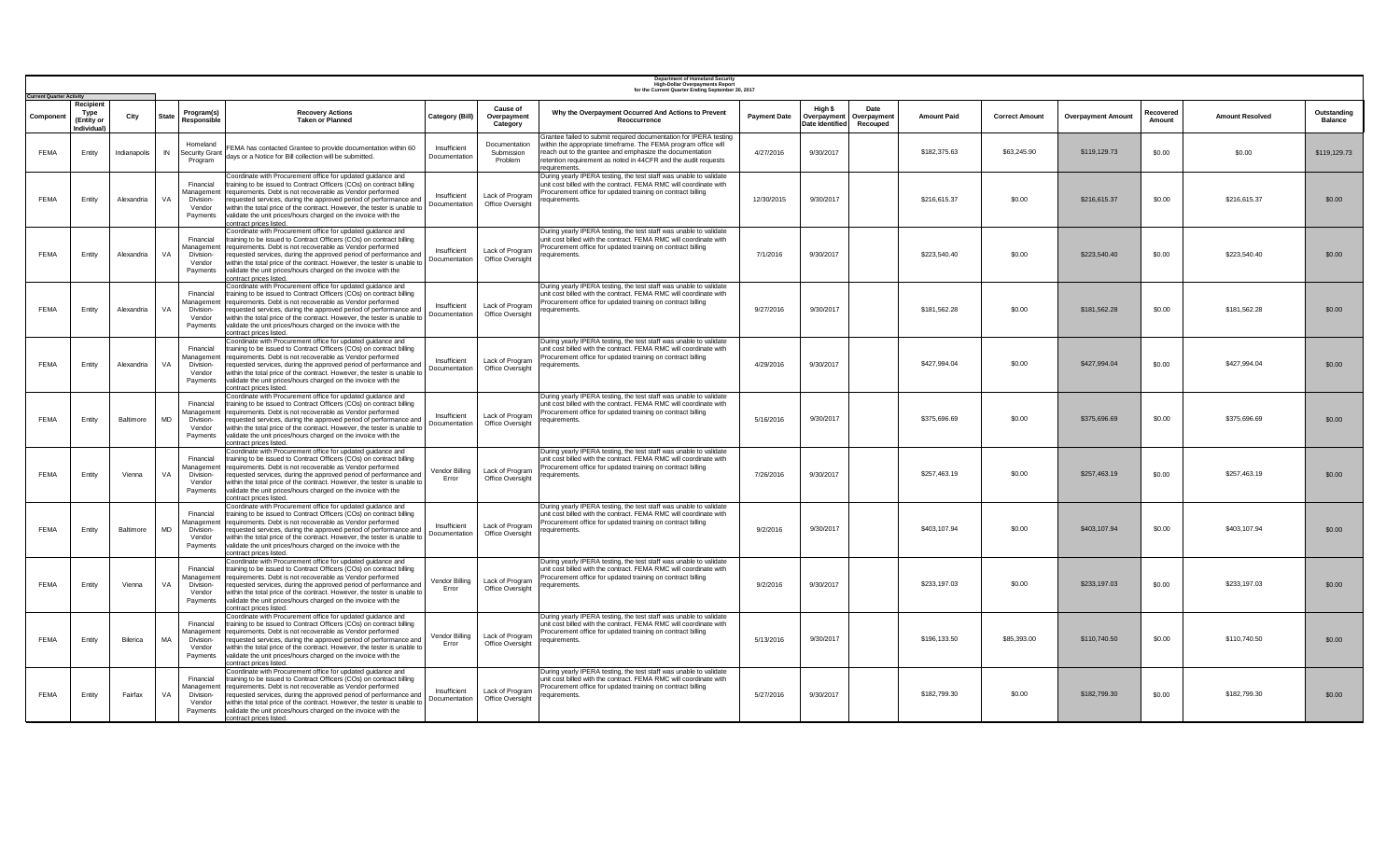|             | <b>Department of Homeland Security</b><br><b>High-Dollar Overpayments Report</b><br>for the Current Quarter Ending September 30, 2017<br><b>Current Quarter Activity</b> |                |              |                                                            |                                                                                                                                                                                                                                                                                                                                                                                                                                                           |                               |                                            |                                                                                                                                                                                                                                                                                                                                                                                                         |                     |                                           |                                 |                    |                       |                           |                      |                        |                               |
|-------------|--------------------------------------------------------------------------------------------------------------------------------------------------------------------------|----------------|--------------|------------------------------------------------------------|-----------------------------------------------------------------------------------------------------------------------------------------------------------------------------------------------------------------------------------------------------------------------------------------------------------------------------------------------------------------------------------------------------------------------------------------------------------|-------------------------------|--------------------------------------------|---------------------------------------------------------------------------------------------------------------------------------------------------------------------------------------------------------------------------------------------------------------------------------------------------------------------------------------------------------------------------------------------------------|---------------------|-------------------------------------------|---------------------------------|--------------------|-----------------------|---------------------------|----------------------|------------------------|-------------------------------|
| Component   | Recipient<br>Type<br>(Entity or<br>Individual)                                                                                                                           | City           | <b>State</b> | Program(s)<br>Responsible                                  | <b>Recovery Actions</b><br><b>Taken or Planned</b>                                                                                                                                                                                                                                                                                                                                                                                                        | Category (Bill)               | <b>Cause of</b><br>Overpayment<br>Category | Why the Overpayment Occurred And Actions to Prevent<br>Reoccurrence                                                                                                                                                                                                                                                                                                                                     | <b>Payment Date</b> | High \$<br>Overpayment<br>Date Identified | Date<br>Overpayment<br>Recouped | <b>Amount Paid</b> | <b>Correct Amount</b> | <b>Overpayment Amount</b> | रेecovered<br>Amount | <b>Amount Resolved</b> | Outstanding<br><b>Balance</b> |
| <b>FEMA</b> | Entity                                                                                                                                                                   | Bethesda       | MD           | Financial<br>Management<br>Division-<br>Vendor<br>Payments | Coordinate with Procurement office for updated guidance and<br>training to be issued to Contract Officers (COs) on contract billing<br>requirements. Debt is not recoverable as Vendor performed<br>requested services, during the approved period of performance and<br>within the total price of the contract. However, the tester is unable to<br>validate the unit prices/hours charged on the invoice with the<br>contract prices listed.            | Insufficient<br>Documentation | Lack of Program<br>Office Oversight        | During yearly IPERA testing, the test staff was unable to validate<br>unit cost billed with the contract. FEMA RMC will coordinate with<br>Procurement office for updated training on contract billing<br>requirements.                                                                                                                                                                                 | 3/29/2016           | 9/30/2017                                 |                                 | \$325,813,63       | \$0.00                | \$325,813,63              | \$0.00               | \$325,813,63           | \$0.00                        |
| <b>FEMA</b> | Entity                                                                                                                                                                   | Baltimore      | <b>MD</b>    | Financial<br>Management<br>Division-<br>Vendor<br>Payments | Coordinate with Procurement office for updated guidance and<br>training to be issued to Contract Officers (COs) on contract billing<br>requirements. Debt is not recoverable as Vendor performed<br>requested services, during the approved period of performance and<br>within the total price of the contract. However, the tester is unable to<br>validate the unit prices/hours charged on the invoice with the<br>contract prices listed.            | Insufficient<br>Documentation | Lack of Program<br>Office Oversight        | During yearly IPERA testing, the test staff was unable to validate<br>unit cost billed with the contract. FEMA RMC will coordinate with<br>Procurement office for updated training on contract billing<br>requirements.                                                                                                                                                                                 | 5/25/2016           | 9/30/2017                                 |                                 | \$404.272.68       | \$20.272.93           | \$383,999.75              | \$0.00               | \$383,999.75           | \$0.00                        |
| <b>FEMA</b> | Entity                                                                                                                                                                   | Baltimore      | <b>MD</b>    | Financial<br>Division-<br>Vendor<br>Payments               | Coordinate with Procurement office for updated guidance and<br>training to be issued to Contract Officers (COs) on contract billing<br>Management requirements. Debt is not recoverable as Vendor performed<br>requested services, during the approved period of performance and<br>within the total price of the contract. However, the tester is unable to<br>validate the unit prices/hours charged on the invoice with the<br>contract prices listed. | Insufficient<br>Documentation | Lack of Program<br>Office Oversight        | During yearly IPERA testing, the test staff was unable to validate<br>unit cost billed with the contract. FEMA RMC will coordinate with<br>Procurement office for updated training on contract billing<br>requirements.                                                                                                                                                                                 | 5/16/2016           | 9/30/2017                                 |                                 | \$926,931.73       | \$174,129,34          | \$752,802.39              | \$0.00               | \$752,802.39           | \$0.00                        |
| <b>FEMA</b> | Entity                                                                                                                                                                   | Baltimore      | <b>MD</b>    | Financial<br>Division-<br>Vendor<br>Payments               | Coordinate with Procurement office for updated guidance and<br>training to be issued to Contract Officers (COs) on contract billing<br>Management requirements. Debt is not recoverable as Vendor performed<br>requested services, during the approved period of performance and<br>within the total price of the contract. However, the tester is unable to<br>validate the unit prices/hours charged on the invoice with the<br>contract prices listed. | Insufficient<br>Documentation | Lack of Program<br>Office Oversight        | During yearly IPERA testing, the test staff was unable to validate<br>unit cost billed with the contract. FEMA RMC will coordinate with<br>Procurement office for updated training on contract billing<br>equirements.                                                                                                                                                                                  | 6/9/2016            | 9/30/2017                                 |                                 | \$995,821.78       | \$416,876.96          | \$578,944.82              | \$0.00               | \$578,944.82           | \$0.00                        |
| <b>FEMA</b> | Entity                                                                                                                                                                   | Beavercreek OH |              | Financial<br>Management<br>Division-<br>Vendor<br>Payments | Coordinate with Procurement office for updated guidance and<br>training to be issued to Contract Officers (COs) on contract billing<br>requirements. Debt is not recoverable as Vendor performed<br>requested services, during the approved period of performance and<br>within the total price of the contract. However, the tester is unable to<br>validate the unit prices/hours charged on the invoice with the<br>contract prices listed.            | Insufficient<br>Documentation | Lack of Program<br>Office Oversight        | During yearly IPERA testing, the test staff was unable to validate<br>unit cost billed with the contract. FEMA RMC will coordinate with<br>Procurement office for updated training on contract billing<br>equirements.                                                                                                                                                                                  | 9/27/2016           | 9/30/2017                                 |                                 | \$927,899.26       | \$0.00                | \$927,899.26              | \$0.00               | \$927,899.26           | \$0.00                        |
| <b>FEMA</b> | Entity                                                                                                                                                                   | Cincinnati     | OH           | Financial<br>Management<br>Division-<br>Vendor<br>Payments | Coordinate with Procurement office for updated guidance and<br>training to be issued to Contract Officers (COs) on contract billing<br>requirements. Debt is not recoverable as Vendor performed<br>requested services, during the approved period of performance and<br>within the total price of the contract. However, the tester is unable to<br>validate the unit prices/hours charged on the invoice with the<br>ontract prices listed.             | Insufficient<br>Documentation | Lack of Program<br>Office Oversight        | During yearly IPERA testing, the test staff was unable to validate<br>unit cost billed with the contract. FEMA RMC will coordinate with<br>Procurement office for updated training on contract billing<br>equirements                                                                                                                                                                                   | 10/30/2015          | 9/30/2017                                 |                                 | \$2,599,895.50     | \$0.00                | \$2,599,895.50            | \$0.00               | \$2,599,895.50         | \$0.00                        |
| <b>FEMA</b> | Entity                                                                                                                                                                   | Cincinnati     | OH           | Financial<br>Management<br>Division-<br>Vendor<br>Payments | Coordinate with Procurement office for updated guidance and<br>training to be issued to Contract Officers (COs) on contract billing<br>requirements. Debt is not recoverable as Vendor performed<br>requested services, during the approved period of performance and<br>within the total price of the contract. However, the tester is unable to<br>validate the unit prices/hours charged on the invoice with the<br>contract prices listed.            | Insufficient<br>Documentation | Lack of Program<br>Office Oversight        | During yearly IPERA testing, the test staff was unable to validate<br>unit cost billed with the contract. FEMA RMC will coordinate with<br>Procurement office for updated training on contract billing<br>requirements.                                                                                                                                                                                 | 10/30/2015          | 9/30/2017                                 |                                 | \$1,374,012.15     | \$0.00                | \$1,374,012.15            | \$0.00               | \$1,374,012.15         | \$0.00                        |
| FEMA        | Entity                                                                                                                                                                   | Washington     | DC           | Financial<br>Management<br>Division-<br>Vendor<br>Payments | Coordinate with Procurement office for updated guidance and<br>training to be issued to Contract Officers (COs) on contract billing<br>requirements. Debt is not recoverable as Vendor performed<br>requested services, during the approved period of performance and<br>within the total price of the contract. However, the tester is unable to<br>validate the unit prices/hours charged on the invoice with the<br>contract prices listed.            | Insufficient<br>Documentation | Lack of Program<br>Office Oversight        | During yearly IPERA testing, the test staff was unable to validate<br>unit cost billed with the contract. FEMA RMC will coordinate with<br>Procurement office for updated training on contract billing<br>equirements.                                                                                                                                                                                  | 3/1/2016            | 9/30/2017                                 |                                 | \$1,842,224.09     | \$0.00                | \$1,842,224.09            | \$0.00               | \$1,842,224.09         | \$0.00                        |
| ICE         | Entity                                                                                                                                                                   | Chicago        |              | DMD                                                        | ICE DRO HQ This payment is not recoverable because it was an ICE<br>administrative error in the contract and has since been corrected.                                                                                                                                                                                                                                                                                                                    | Insufficient<br>Documentation | Contract<br>Management<br>Weaknesses       | The vendor and Office of Acquisition Management came to an<br>agreement to pay outstanding travel and retention incentives for<br>contactors traveling outside a 50 miles radius. The Retention portion<br>was supposed to be included on the modification but only included<br>the "Travel Cost". Since Retention and Incentive was not stated on<br>the contract the payment was considered improper. | 5/23/2016           | 9/5/2017                                  | N/A                             | \$1,757,657.26     | \$966,769.60          | \$790,887.66              | \$0.00               | \$790,887.66           | \$0.00                        |
|             |                                                                                                                                                                          |                |              |                                                            |                                                                                                                                                                                                                                                                                                                                                                                                                                                           |                               |                                            |                                                                                                                                                                                                                                                                                                                                                                                                         |                     |                                           | Total                           | \$14.035.013.45    | \$1.726.687.73        | \$12,308,325,72           | \$0.00               | \$12,189,195.99        | \$119,129.73                  |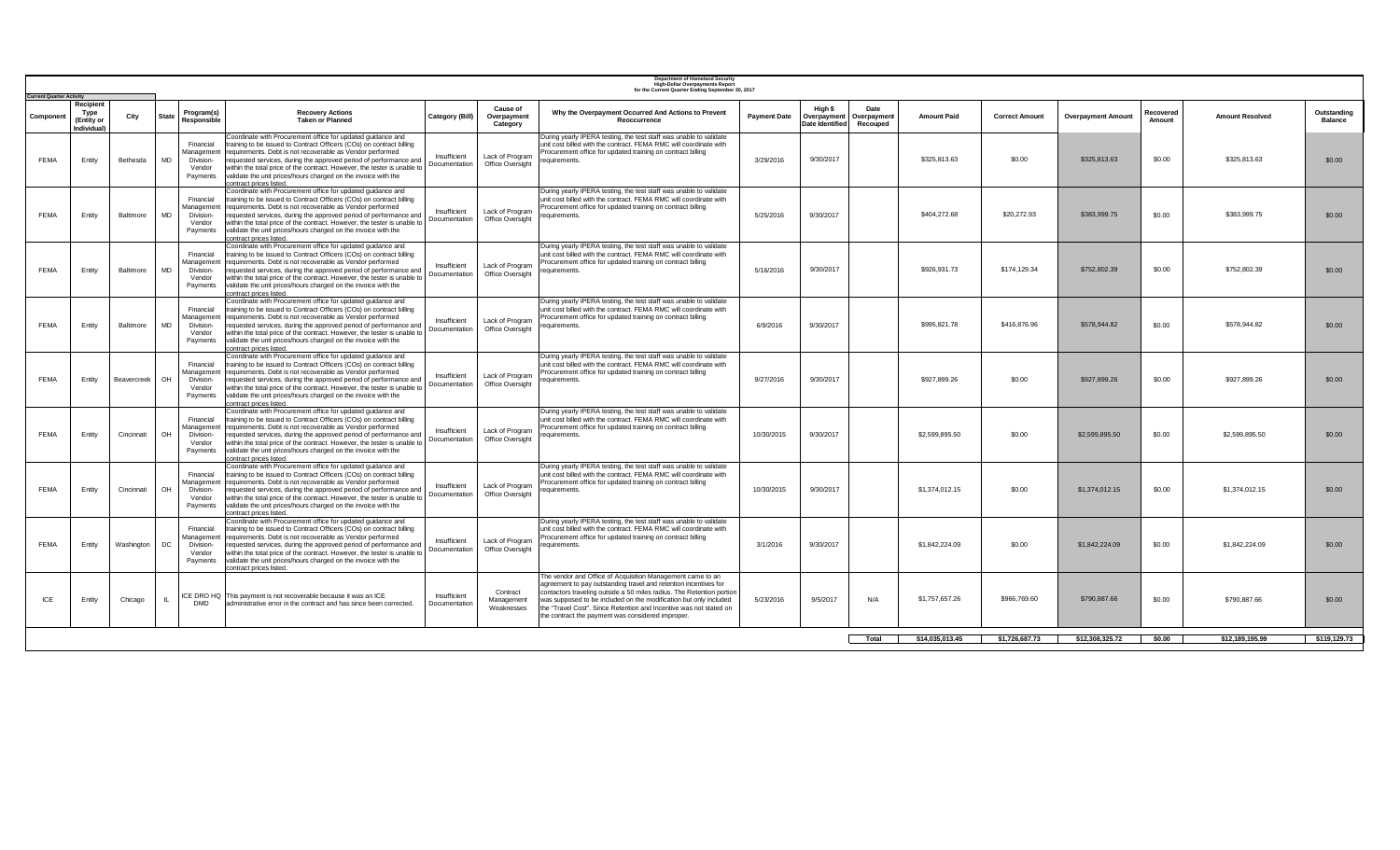|             | <b>Department of Homeland Security</b><br><b>High-Dollar Overpayments Report</b><br>for the Quarter Ending September 30, 2017<br><b>Debts Under Collection by DHS</b> |                 |              |                           |                                                                                                                                                                                                                                                                                                                                                                                                                                                                                                  |                     |                                               |                    |                   |                       |                     |                                                             |                               |                     |
|-------------|-----------------------------------------------------------------------------------------------------------------------------------------------------------------------|-----------------|--------------|---------------------------|--------------------------------------------------------------------------------------------------------------------------------------------------------------------------------------------------------------------------------------------------------------------------------------------------------------------------------------------------------------------------------------------------------------------------------------------------------------------------------------------------|---------------------|-----------------------------------------------|--------------------|-------------------|-----------------------|---------------------|-------------------------------------------------------------|-------------------------------|---------------------|
| Component   | <b>Recipient Type</b><br>(Entity or<br>Individual)                                                                                                                    | City            | <b>State</b> | Program(s)<br>Responsible | Recovery Action Taken or Planned                                                                                                                                                                                                                                                                                                                                                                                                                                                                 | <b>Payment Date</b> | High \$ Overpayment<br><b>Date Identified</b> | <b>Amount Paid</b> | Correct<br>Amount | Overpayment<br>Amount | Recovered<br>Amount | Amount<br>waived or<br>determined to<br>be<br>uncollectable | Outstanding<br><b>Balance</b> | Days<br>Outstanding |
| <b>FEMA</b> | Entity                                                                                                                                                                | Farmingtonmills | MI           | Vendor Payment            | Notice of potential Debt sent to vendor for resolution of improper transaction.<br>Originally reported as a duplicate payment in Q3 of \$54K-however further<br>research demonstrated this is an overpayment of an incentive fee. An<br>overpayment of incentive fee requires the Contract Officer to determine if it<br>is a recoupable improper payment. FEMA will submit the documentation to<br>the CO for debt collection determination and provide RM&A an update by<br>November 15, 2017. | November 25, 2014   | December 31, 2016                             | \$108,769.17       | \$0.00            | \$108,769.17          | \$0.00              | \$0.00                                                      | \$108,769.17                  | 273                 |
|             |                                                                                                                                                                       |                 |              |                           |                                                                                                                                                                                                                                                                                                                                                                                                                                                                                                  |                     | Total                                         | \$108,769.17       | \$0.00            | \$108,769.17          | \$0.00              | \$0.00                                                      | \$108,769.17                  |                     |
|             |                                                                                                                                                                       |                 |              |                           |                                                                                                                                                                                                                                                                                                                                                                                                                                                                                                  |                     |                                               |                    |                   |                       |                     |                                                             |                               |                     |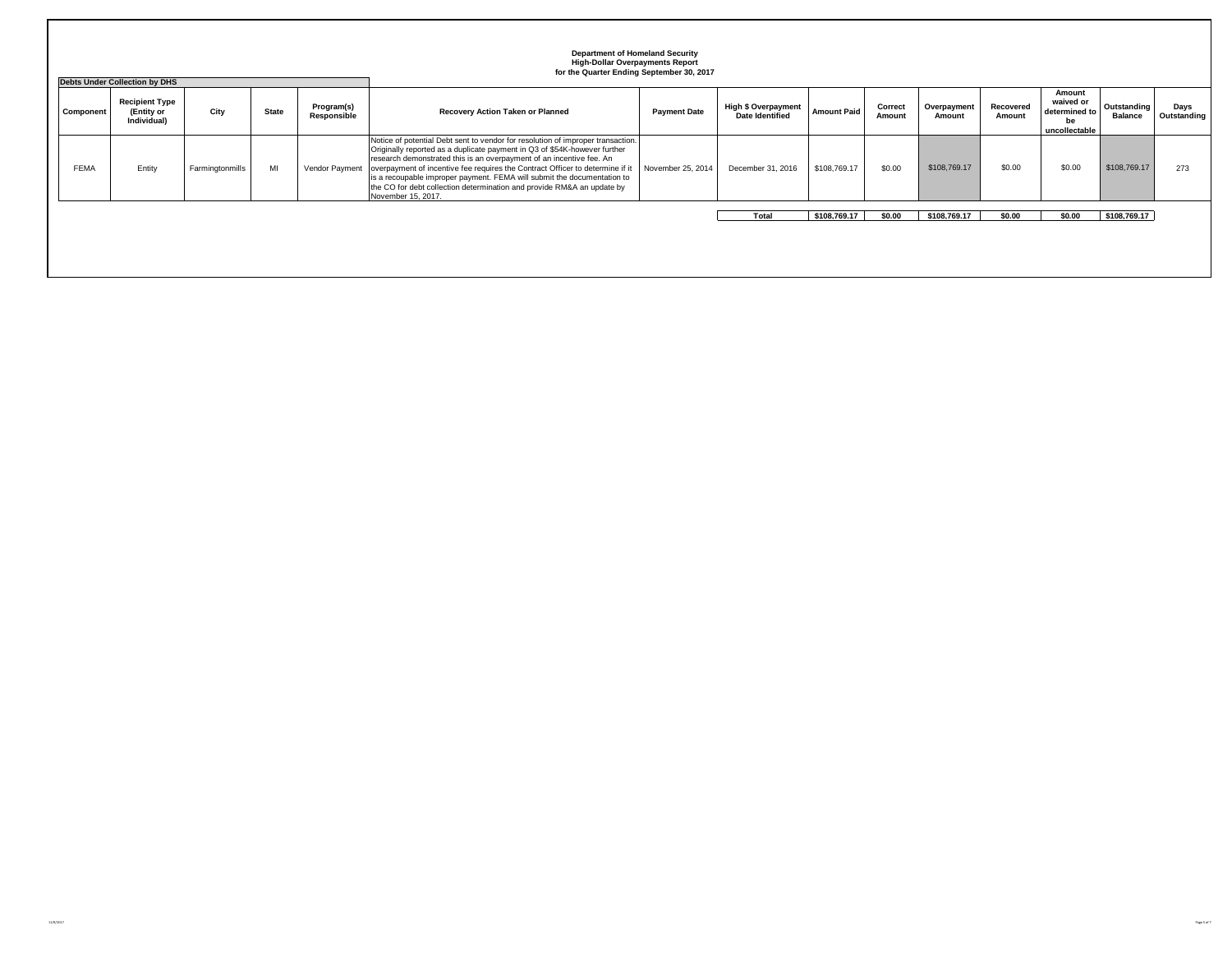|           | <b>Department of Homeland Security</b><br><b>High-Dollar Overpayments Report</b><br>for the Quarter Ending September 30, 2017 |      |              |                        |                                            |                     |                                                  |                |                   |                       |                     |                               |                     |
|-----------|-------------------------------------------------------------------------------------------------------------------------------|------|--------------|------------------------|--------------------------------------------|---------------------|--------------------------------------------------|----------------|-------------------|-----------------------|---------------------|-------------------------------|---------------------|
|           | Debts Sent to Treasury Offset Program for Collection                                                                          |      |              |                        |                                            |                     |                                                  |                |                   |                       |                     |                               |                     |
| Component | <b>Recipient Type</b><br>(Entity or<br>Individual)                                                                            | City | <b>State</b> | Program(s) Responsible | Recovery Action Taken or<br><b>Planned</b> | <b>Payment Date</b> | High \$<br>Overpayment<br><b>Date Identified</b> | Amount<br>Paid | Correct<br>Amount | Overpayment<br>Amount | Recovered<br>Amount | Outstanding<br><b>Balance</b> | Days<br>Outstanding |
|           |                                                                                                                               |      |              |                        |                                            |                     | Total                                            | \$0.00         | \$0.00            | \$0.00                | \$0.00              | \$0.00                        |                     |